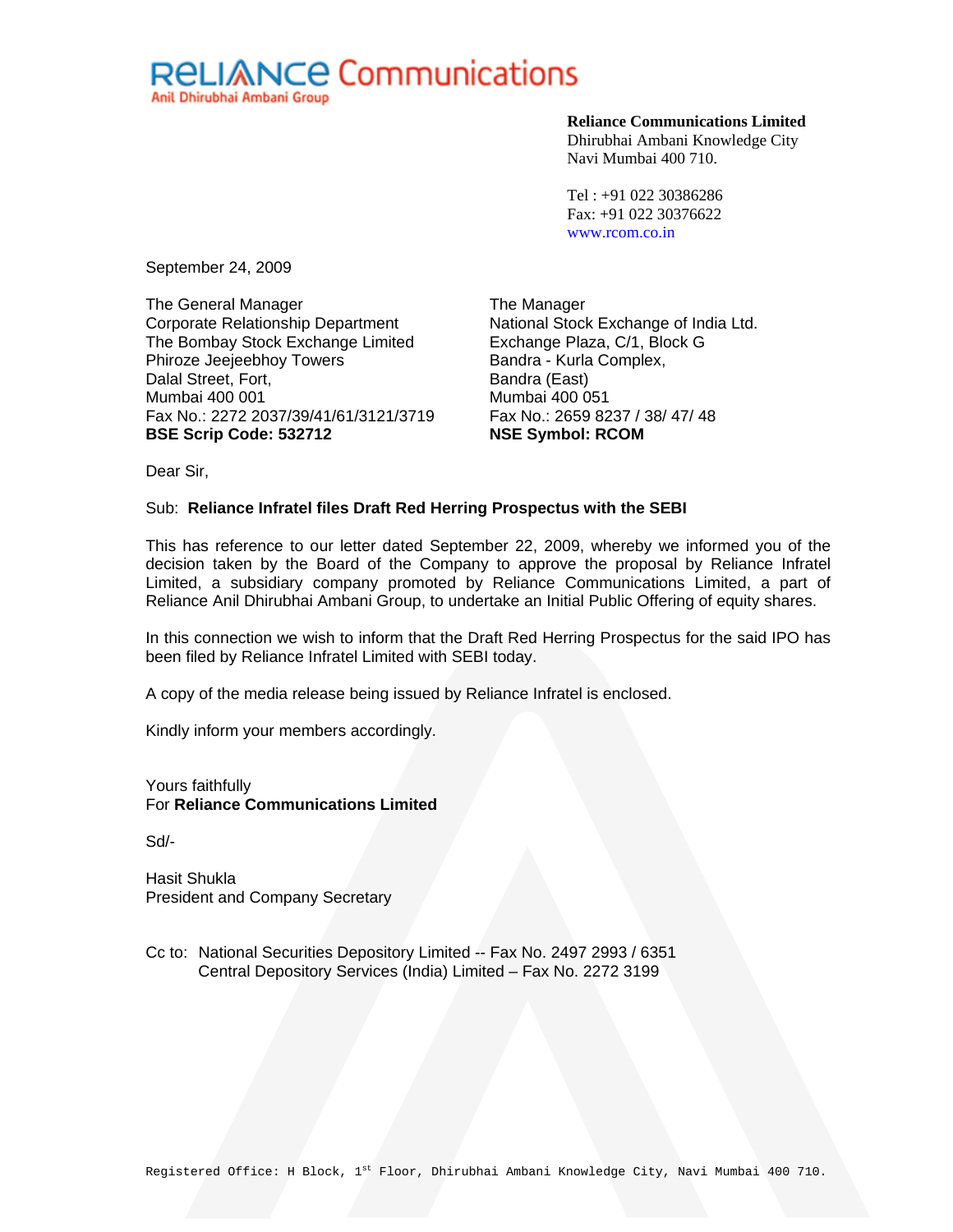

## **Reliance Infratel Limited**

## **Media Release**

## NOT FOR RELEASE, PUBLICATION OR DISTRIBUTION OUTSIDE INDIA

#### **Reliance Infratel Limited files Draft Red Herring Prospectus with SEBI**

**Mumbai, September 24, 2009:** Reliance Infratel Limited (the "Reliance Infratel"), a subsidiary promoted by Reliance Communications Limited, a part of Reliance Anil Dhirubhai Ambani Group, proposes an initial public offering **(IPO) of 15,60,00,000 Equity Shares of Rs. 10 each** ("Equity Shares") for cash at a premium (the "Issue") to be decided through a 100% book building process. **The Net Issue will constitute 10.0% of the post-Issue paid-up equity capital of the Company.**

Reliance Infratel has filed its Draft Red Herring Prospectus ("DRHP") with the Securities and Exchange Board of India ("SEBI").

At least 60% of the Net Issue to the public shall be allotted on a proportionate basis to Qualified Institutional Buyers ("QIBs"), of which 5% shall be available for allocation to Mutual Funds only. The remaining QIB Portion shall be available for allocation to all the QIB Bidders, including Mutual Funds, subject to valid Bids being received at or above the Issue Price. The Company may allocate up to 30% of the QIB Portion to Anchor Investors on a discretionary basis. Further, at least 30% of the Net Issue shall be available for allocation on a proportionate basis to the Retail Individual Bidders and at least 10% of the Net Issue shall be available for allocation on a proportionate basis to Non-Institutional Bidders, subject to valid Bids being received at or above the Issue Price.

Reliance Infratel is one of the leading passive telecommunication infrastructure providers in India.

Reliance Infratel is a subsidiary promoted by Reliance Communications Limited, a part of Reliance Anil Dhirubhai Ambani group.

The Issue proceeds are proposed to be utilized, inter alia, for repayment of loans, general corporate purposes including meeting capital expenditure, working capital requirements, strategic initiatives, partnerships, joint ventures and acquisitions.

The Equity Shares of Reliance Infratel are proposed to be listed on the Bombay Stock Exchange Limited ("BSE") and the National Stock Exchange of India Limited ("NSE").

JM Financial Consultants Private Limited, J.P. Morgan India Private Limited, Deutsche Equities India Private Limited, Enam Securities Private Limited, HSBC Securities and Capital Markets (India) Private Limited, ICICI Securities Limited, Macquarie Capital Advisers (India) Limited and UBS Securities India Private Limited are acting as the Book Running Lead Managers (BRLMs) to the Issue Amarchand & Mangaldas & Suresh A. Shroff & Co. is advising the Company whilst Linklaters LLP and Khaitan & Co, are advising the BRLMs in relation to the Issue.

#### **Note**

*Reliance Infratel Limited is proposing, subject to market conditions and other considerations, an initial public offering of its equity shares and has filed a Draft Red Herring Prospectus (DRHP) with the Securities and Exchange Board of India (SEBI). The DRHP is available on the website*